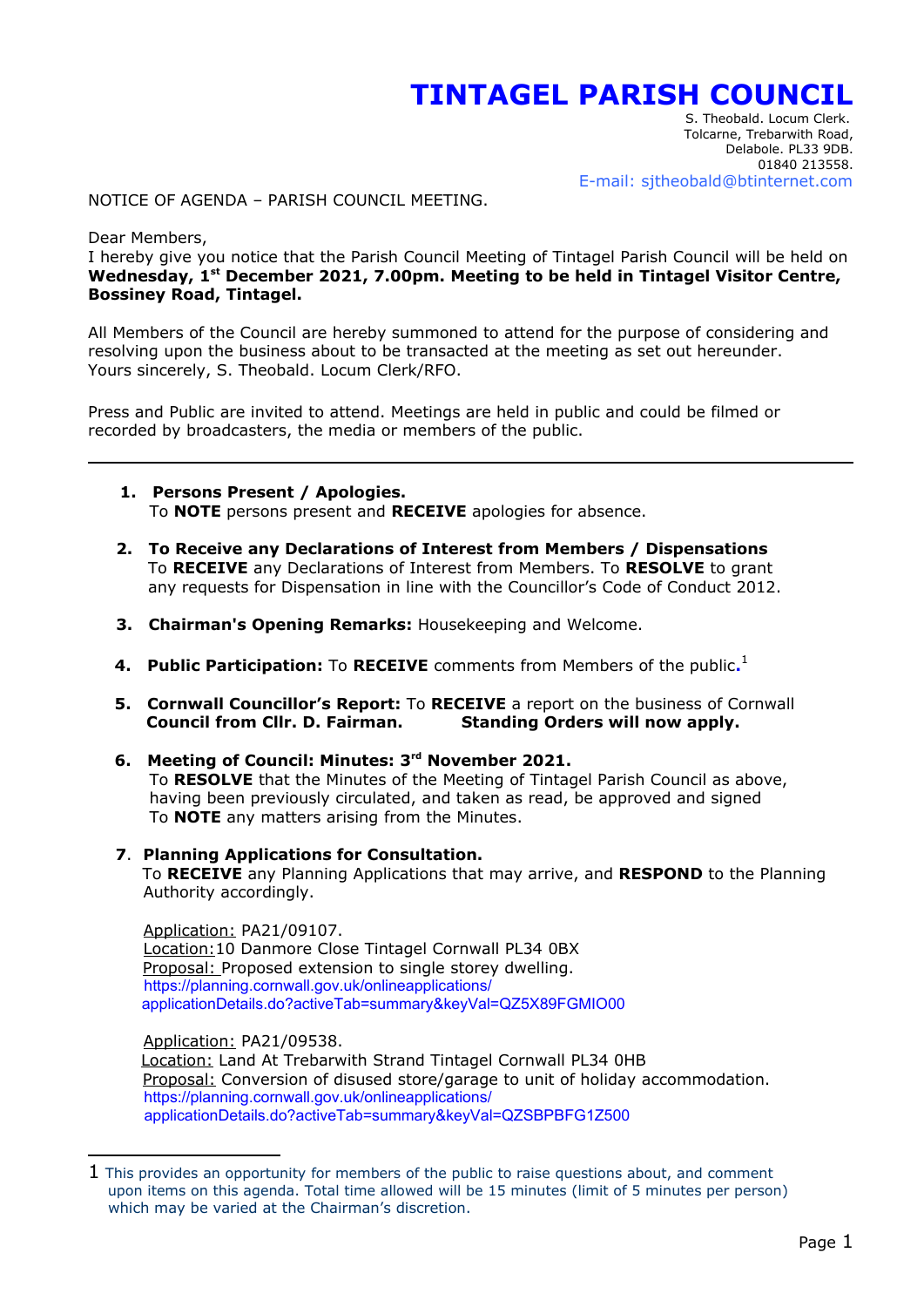Application: PA21/10490.

 Location: Land North West Of Chybryn Trethevy Tintagel Cornwall PL34 0BG Proposal: Outline planning permission with some matters (appearance, landscaping, layout and scale) reserved for the erection of up to three dwellings. https://planning.cornwall.gov.uk/onlineapplications/ applicationDetails.do?activeTab=summary&keyVal=R18BYDFGM9400

## Application: PA21/10327:

 Location: Bossiney Bay Holiday Village Bossiney Road Tintagel Cornwall PL34 0AY Proposal: Siting of additional holiday lodge (demolition of existing office block) https://planning.cornwall.gov.uk/onlineapplications/ applicationDetails.do?activeTab=summary&keyVal=R0YYYDFGG8H00

Application: PA21/10821.

Location: Besloe Road From Trebarwith Road To Treligga Downs Road Trebarwith Delabole PL33 9DG

 Proposal: Listed Building consent for the renovation of a Grade II Listed Property. https://planning.cornwall.gov.uk/onlineapplications/ applicationDetails.do?activeTab=summary&keyVal=R1QQYZFGI2A00

Application: PA21/09051.

 Location: 16, Atlantic Close, Treknow. Tintagel. PL34 0EL. Proposal: Single storey side extension to form home office and erection of garden room/store.

## **8. Planning Decisions Received:** Approved / Refused.

http://planning.cornwall.gov.uk/onlineapplications/ applicationDetails.do?activeTab=summary&keyVal=QRNV35FGJO200 PA21/04102 Withdrawn.

Location: Land West Of Grenofen Rounds Lane Bossiney Tintagel Cornwall **Proposal:** Outline permission for the construction of a new dwelling with all matters reserved, resubmission of PA20/01700

http://planning.cornwall.gov.uk/onlineapplications/

 applicationDetails.do?activeTab=summary&keyVal=R08THDFGLSA00 Application: PA21/09855 Approved.

Location: The Heights Trewarmett Lane Tintagel PL34 0ES **Proposal:** Non-material amendment (NMA1) for 2 high level fan windows to south east elevation, with obscured glass to bedroom 1 en-suite, removal of proposed small window to front elevation in Bedroom 1 and addition of en-suite within Bedroom 1 to PA20/11278.

 http://planning.cornwall.gov.uk/onlineapplications/ applicationDetails.do?activeTab=summary&keyVal=QXDCD5FGLKI00 Application: PA21/08005 Approved. Location: St Pirans Trethevy Tintagel Cornwall PL34 0BE Proposal: Listed building consent for re-roofing, rendering north elevation, chimney re-build south end, joinery works and rainwater goods

- **9. Finance Report: 1st December 2021:** To **RESOLVE** to adopt the Finance Reports as above including budget v actual, and expenditure to date, and authorise payment of accounts outstanding and agree the bank reconciliation so presented.
- **10. Precept 2022/2023: To CONSIDER and APPROVE** the precept recommendations of the Finance Committee.
- **11. Tintagel Parish Council: Public Toilets:** To **RECEIVE** a report from the working group. Agree the terms of reference for this group.